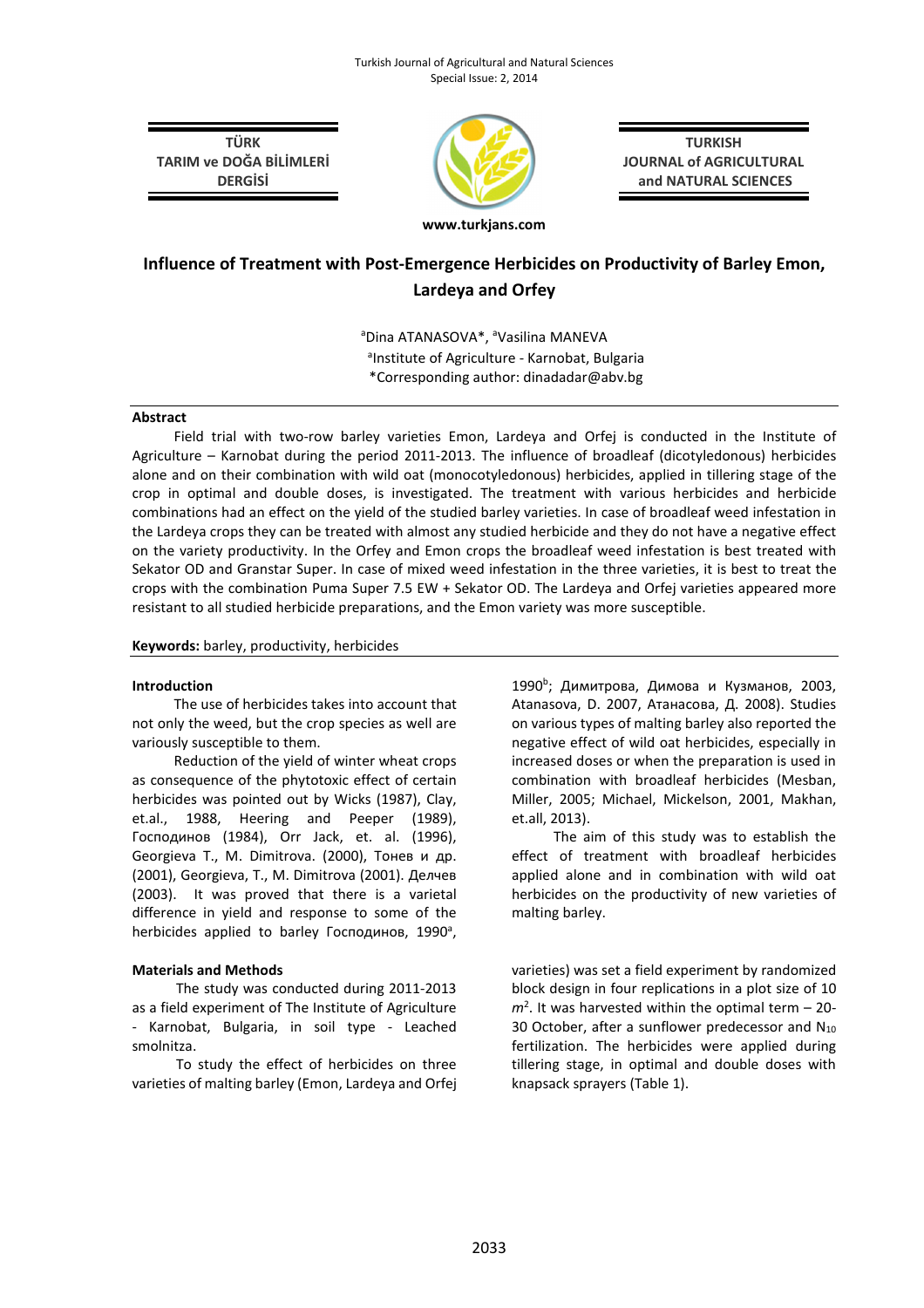#### Turkish Journal of Agricultural and Natural Sciences Special Issue: 2, 2014

|  |  |  | Table 1. Variants in field experiment |  |
|--|--|--|---------------------------------------|--|
|--|--|--|---------------------------------------|--|

| Variants                                                                | Dose<br>$kg($ l).ha $^{-1}$ |             |
|-------------------------------------------------------------------------|-----------------------------|-------------|
|                                                                         | optimal                     | double      |
| 1. K - untreated and without weeds                                      |                             |             |
| SEKATOR OD (iodosulfuron + amidosulfuron)                               | 0.10                        | 0.20        |
| ARAT(tritosulfuron + dicamba)<br>3.                                     | 0.10                        | 0.20        |
| DERBY Super (florasulam + aminopyralid acid)<br>4.                      | 0.03                        | 0.06        |
| <b>GRANSTAR SUPER (tribenuron methyl + thifensulfuron methyl)</b><br>5. | 0.04                        | 0.08        |
| AKSIAL PLUS (pinoxaden + florasulam)<br>6.                              | 1.00                        | 2.00        |
| GRASP 25 SK + AKURAT 60 WP (tralkoxydim + metsulfuron-metil)            | $1.20 + 0.01$               | $2.40+0.02$ |
| 8. PUMA SUPER 7.5 EW+ SEKATOR WG                                        | $1.0 + 0.10$                | $2.00+0.20$ |
| (fenoxaprop-P-ethyl + iodosulfuron + amidosulfuron)                     |                             |             |

The most common herbicides were used against broadleaf weeds (2-5) and combinations – against broadleaf + wild oat weeds (6-8).

Crop tolerance was evaluated by the scale of the European Weed Research Society (EWRS)  $(1$ no effect on crop, 9 – complete crop death).

Characteristics of the studied barley varieties:

Emon is a winter two-row barley variety created at the Institute of Agriculture, Karnobat. It was acknowledged as original in 1998. Botanical description: (H. vulgare, subsp. distichon (L.) Koern.) stem  $-$  average height 88 cm, with very good lodging resistance. Spike – two-row, var. erectum, average length 6.8 cm resistant to grain shattering and sprouting. Grain – big (about 50 g), uniform, suitable for brewing, covered, protein content of approximately 11- 12 % and extract content 77.0 – 79.5% (Мерсинков, 2003).

Lardeya is a winter two-row barley variety created at the Institute of Agriculture, Karnobat. It was acknowledged as original in 2007. Botanical description: (H. vulgare, subsp. distichon (L.) Koern.) stem – average height 94  $cm$ , with good lodging resistance. Spike – tworow, var. nutans, average length 10.9 cm. Grain – weight of 1000 grains – 40-43  $q$ , protein content of approximately 11.7% and extract content 78.2% (Вълчева, Вълчев, 2009).

Orfej is a winter two-row barley variety created at the Institute of Agriculture, Karnobat. It was acknowledged as original in 2007. Botanical description: (H. vulgare, subsp. distichon (L.) Koern.) stem  $-$  average height 92  $cm$ , with good lodging resistance. Spike – two-row, var. nutans, average length 10.5 cm. Grain – weight of 1000 grains – 41-42 g, protein content of approximately 10.9% and extract content 78.6% (Вълчев, Вълчева, 2010).

#### Results and Discussion

The agrometeorological conditions over the years of study and particularly the amount of rainfall differed significantly, which determined the specific crop development and the differences in yield by year. Year 2010/2011 was characterized as the driest, as the amount of rainfall during the vegetation period was 345 mm, i.e. 20% less than the annual multi-annual values for the same period (425 mm). The other two years – 2011/2012 and 2012/2013 had substantial rainfall, which was distributed very unevenly among the months. The most climatically favorable year for growing winter barley was 2012/2013 (Figure 1).

The phonological observations in the experiment, performed on the  $7<sup>th</sup>$  and  $14<sup>th</sup>$  day after treatment, did not indicate any visible signs of phytotoxicity (by the EWERS scale) for the three varieties.

Yield grain varied significantly by years, depending on the meteorological conditions and the studied variants. In the first year of study, the yields were the lowest as the year had rather unfavorable climatic conditions. In the second year the yields were higher than the first one. In the last year of 2012/2013 the crops were dense and well developed and managed to realize its productive potential very well – the yields were highest out of the three studied years. Under unfavorable climatic conditions for the year, the highest yield was realized by the Lardeya variety 4.89 t.ha $^{-1}$  – in 2011, and under favorable conditions – the Orfej variety - 7.12 t.ha $^{-1}$  – in 2013.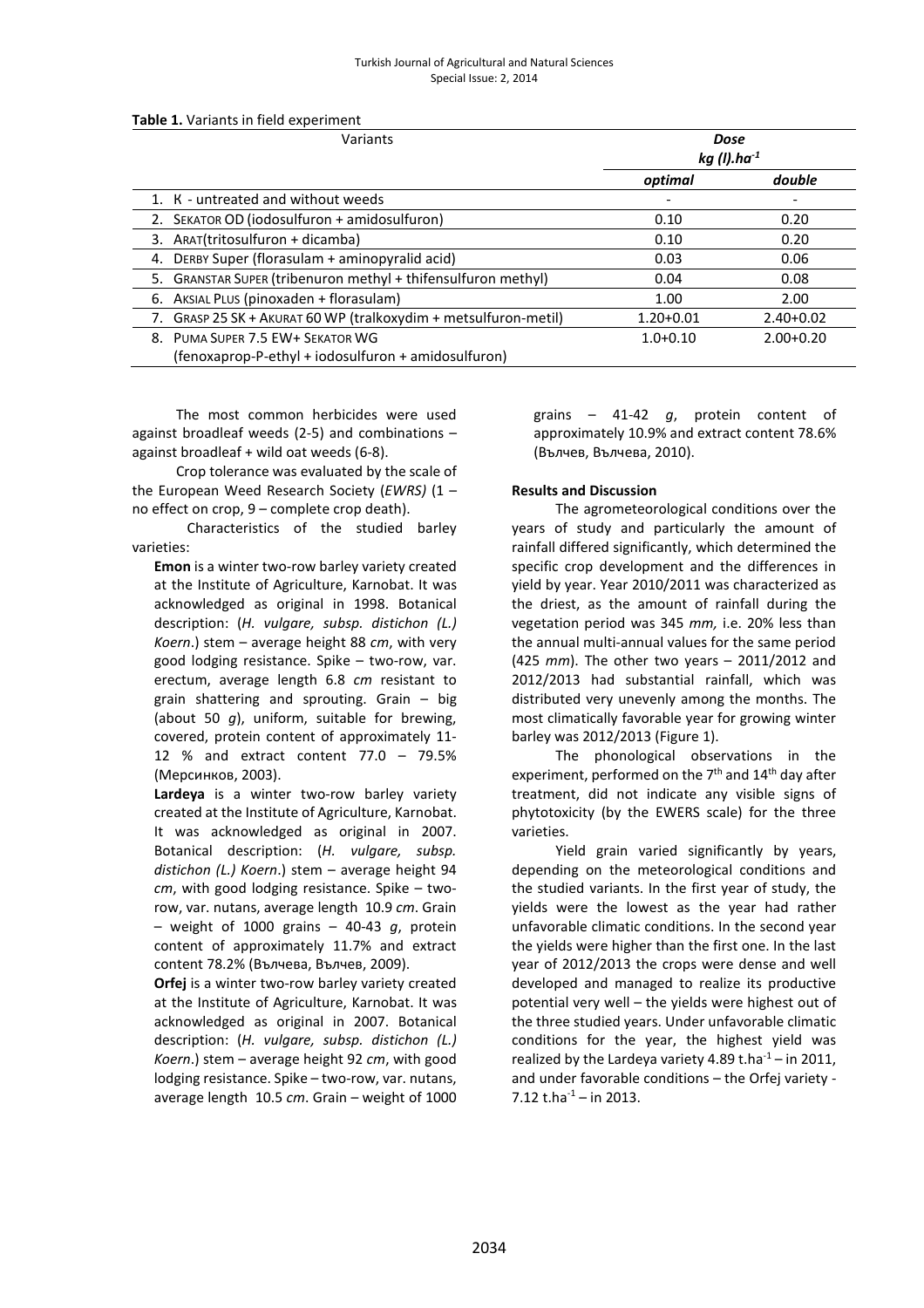

Figure 1. Rainfall and temperature distribution during the growth period (2010-2013)

Average for the period, the herbicides applied to the Emon variety in optimal doses did not reduce yield (Figure 2). The variety realized the

highest yield after treatment with the antibroadleaf herbicides Sekator OD (5.50 t.ha-1) and Granstar Super (5.43 t.ha<sup>-1</sup>).



Figure 2. The grain yield at malting barley variety Emon, t.ha $^{-1}$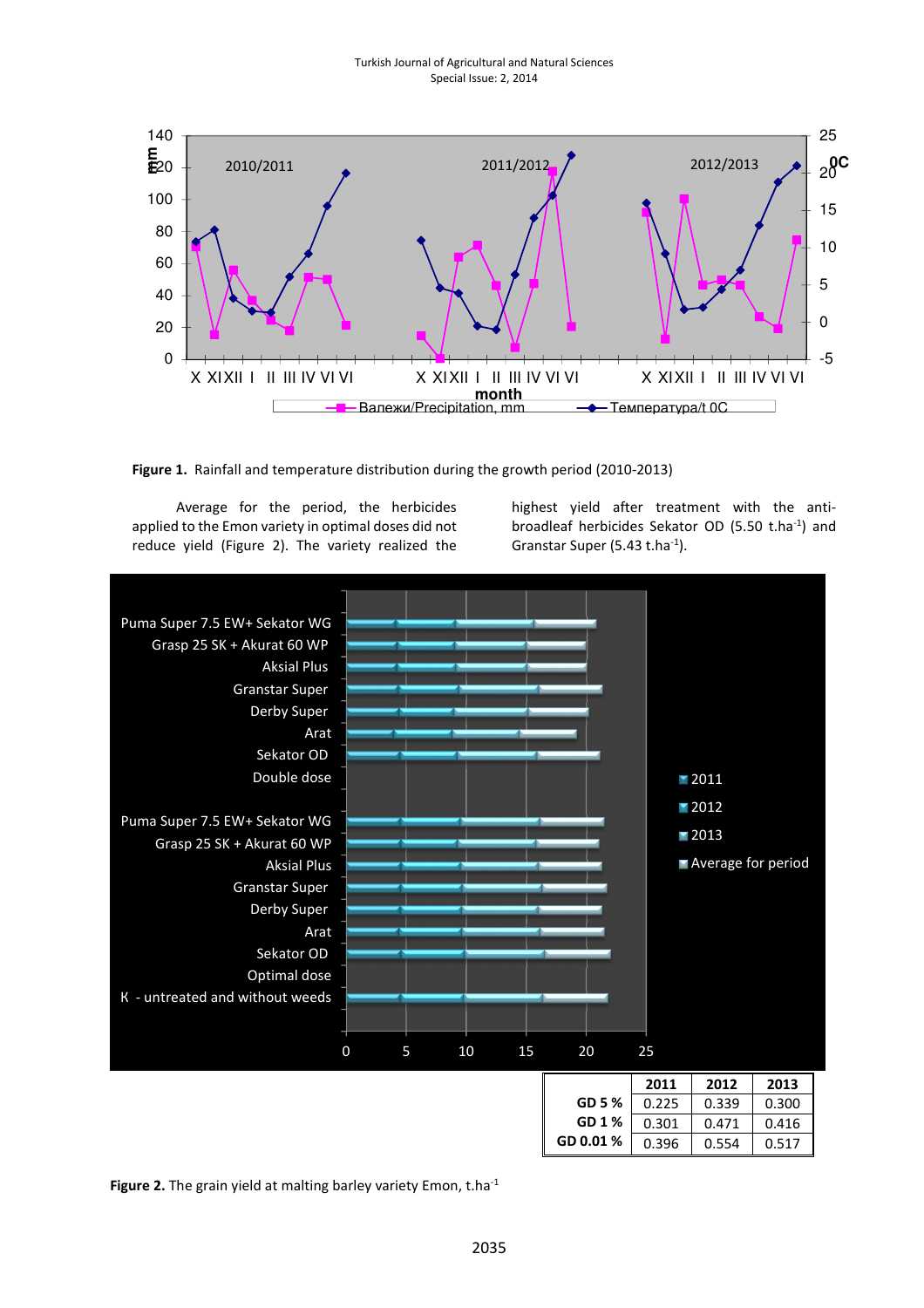After treatment with Derby Super and Arat the reduction of yield compared to the check was minimal. After application of combined preparations, the yield again decreased quite insignificantly – Puma Super 7.5 EW + Sekator OD  $(5,37 t.ha^{-1})$ , Aksial Plus (5.31 t.ha<sup>-1</sup>) and Grasp 25 SP + Akurat 60 WP (5,26 t.ha<sup>-1</sup>).

The increase of doses as a whole reduced the yields (from  $0.12$  to  $0.65$  t.ha<sup>-1</sup> compared to the weeded out check). Only Granstar Super did not show negative effect (5.33 t.ha $^{-1}$ ). The highest reduction of yield was observed for the variant treated with Arat in a double dose  $(4.80 \text{ t.ha}^{-1})$ , followed by the combination Grasp 25 SK + Akurat 60 WP (4.98 t.ha-1).

In case of broadleaf weed infestation the Emon variety can be treated with Sekator OD and Granstar Super, which hardly affect the variety productivity, and when the weed infestation is mixed – with the combination Puma Super 7.5 EW + Sekator OD.

The herbicides effect on grain yield for Lardeya is presented in Table 3. The yield varied greatly under the influence of the meteorological conditions, seen in the differences in the checks in the different years with about 2.20 t.ha $^{-1}$ . After treatment with an optimal dose, the deviation was insignificant compared to the check. Against broadleaf weeds - Sekator OD - 5.74 t.ha<sup>-1</sup>, Granstar Super - 5.72 t.ha $^{-1}$ , Derby Super - 5.71 t.ha $^{-1}$  and Arat  $-$  5.70 t.ha<sup>-1</sup>, and in the combinations against broadleaf and wild oat weeds – Puma Super 7.5 EW + Sekator OD - 5,67 t.ha<sup>-1</sup>.





After the double dose, yield decreased significantly for almost all the herbicides, except for the application of Granstar Super (5.61 t.ha $^{-1}$ ). The

most greatly reduced productivity was observed in the variants treated with Grasp 25 SK + Akurat 60 WP (5.15 t.ha $^{-1}$ ) and Aksial Plus (5.19t.ha $^{-1}$ ).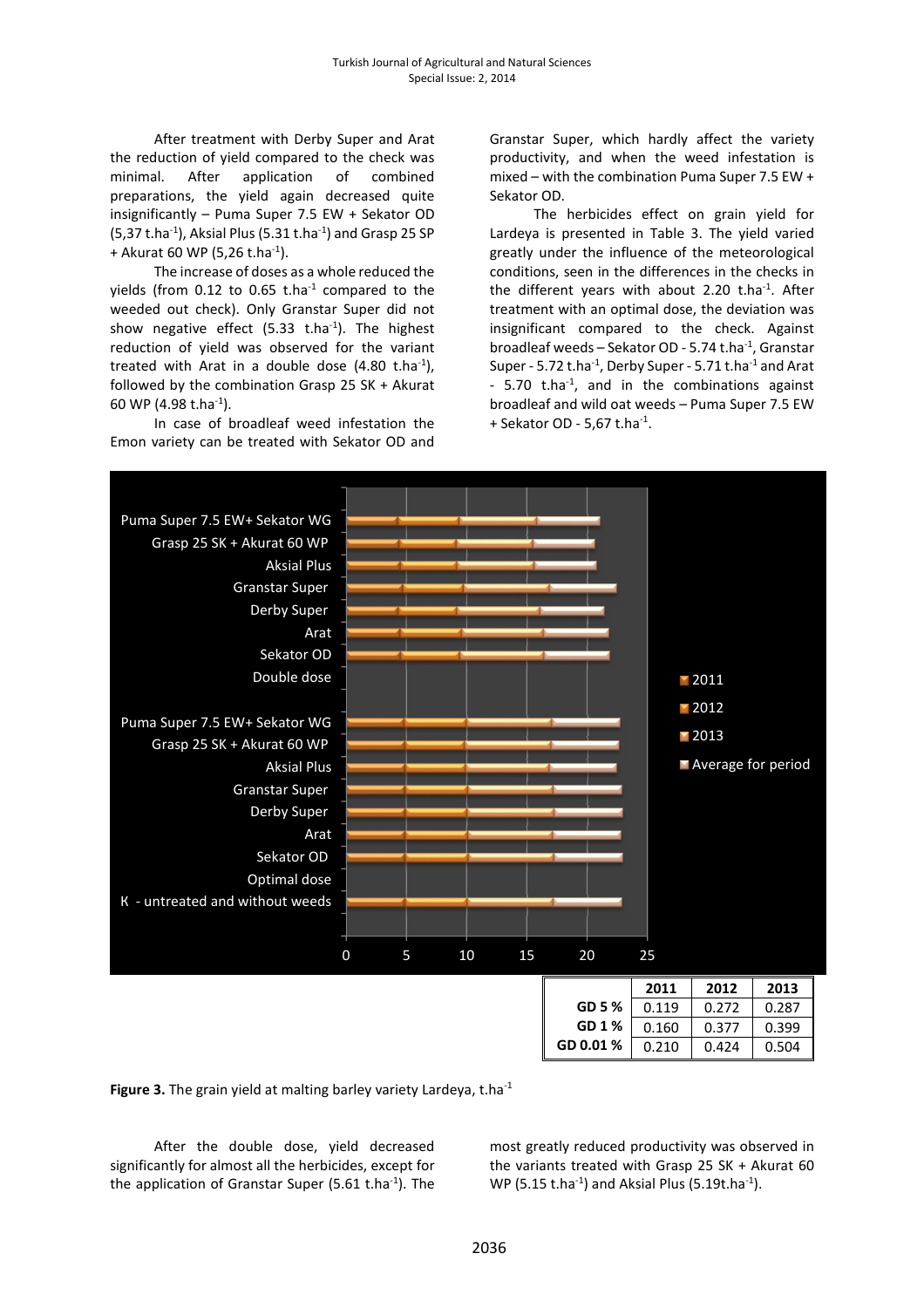In case of broadleaf weed infestation in the Lardeya crops they can be treated with almost any studied herbicide, which do not affect the variety productivity, and in case of mixed weed infestation – with the combination Puma Super 7.5 EW + Sekator OD.

The results presented in Figure 4 show that the yield also varied significantly over the years in the Orfej variety. Tendencies to increase the yield were observed after treatment with Sekator OD, especially in 2012 and 2013, which were more favorable for barley. Unfavorable effect on the yield had the preparation of combined action - Aksial Plus. The reduction of yield was with 0.11 t.ha $^{-1}$  at

the optimal dose and with  $0.31$  t.ha<sup>-1</sup> at the double dose.

The other herbicides, applied in optimal doses, did not have a negative effect.

The treatment with double doses do not have negative effect Derby Super and Granstar Super. The productivity of the Orfej variety remained at a good level. The other herbicides in double doses had oppressing effect.

In the Orfej crops the broadleaf weed infestation was best treated with Sekator OD and Granstar Super, and the mixed weed infestation – with the combination Puma Super 7.5 EW + Sekator OD.



Figure 4. The grain yield at malting barley variety Orfej, t.ha<sup>-1</sup>

The analysis of variance showed that in herbicide treatment the greatest role for yield formation was played by the meteorological conditions of the year (Table 2). Over the studied period there was quite a big variability in yield by years. It had greater significance compared to the herbicide effect. The Emon variety was more affected by the herbicides compared to the other two varieties.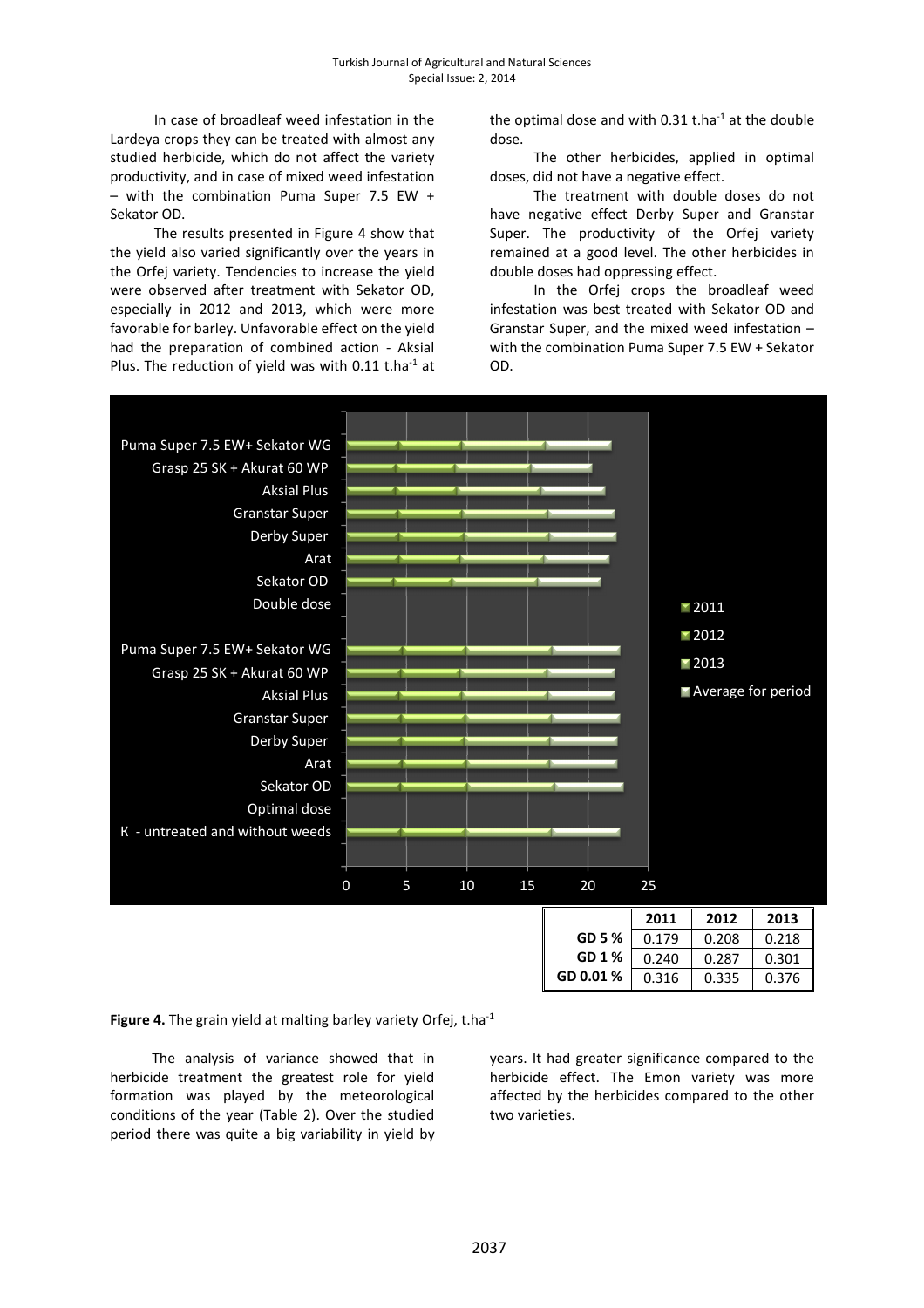|                         | Variety |    |           |         |               |           |         |    |           |
|-------------------------|---------|----|-----------|---------|---------------|-----------|---------|----|-----------|
| Surse of<br>variability | Emon    |    |           | Lardeya |               |           | Orfej   |    |           |
|                         | SQ      | DF | η2<br>(%) | SQ      | DF            | η2<br>(%) | SQ      | DF | η2<br>(%) |
| <b>Main</b><br>effects  | 32.9250 | 44 |           | 44.7358 | 44            |           | 54.7387 | 44 |           |
| Years                   | 30.3209 | 2  | 92.09     | 42.4339 | $\mathcal{P}$ | 94.85     | 52.8312 | 2  | 96.52     |
| <b>Herbicides</b>       | 1.6532  | 14 | 5.02      | 1.7788  | 14            | 3.98      | 1.2324  | 14 | 2.25      |
| <b>Accidental</b>       | 0.9508  | 28 | 2.89      | 0.5230  | 28            | 1.17      | 0.6751  | 28 | 1.23      |

#### Conclusion

On the grounds of the obtained results we can draw the following conclusions:

The treatment with various herbicides and herbicide combinations had an effect on the yield of the studied barley varieties. In case of broadleaf weed infestation in the Lardeya crops they can be treated with almost any studied herbicide and they do not have a negative effect on the variety productivity. In the Orfej and Emon crops the broadleaf weed infestation is best treated with Sekator OD and Granstar Super. In case of mixed weed infestation in the three varieties, it is best to treat the crops with the combination Puma Super 7.5 EW + Sekator OD.

The Lardeya and Orfej varieties appeared more resistant to all studied herbicide preparations, and the Emon variety was more susceptible.

# References

- Atanasova, D. 2007. Responses of winter forage barley (Hordeum vulgare L.) to post emergence herbicides. A Periodical of Scientific Research on Field and Vegetable Crops, 44, II, 197-202. ISSN 0354-7698.
- Clay, S. A. et.al. 1988. Response of spring barley (Hordeum vulgare) to herbicides. Wees Technology, 2,1, 68-71.
- Georgieva T., M. Dimitrova. 2000. Effect and selectivity of herbicide Derby 175 SK on winter oat (Avena sativa L.). Plant science, 37: 509-512.
- Georgieva, T., M. Dimitrova. 2001. Response of some winter oat (Avena sativa L.) varieties and lines to the new herbicide Derby 175 SK. Journal of Mountain Agriculture on the Balkans, vol 4, 2: 94-103.
- Heering, D. S., Peeper, T. F. 1989. Effects of picloram ang 2,4-D on winter wheat. Ann. Meet. Southern weed ci sos. Nashville.
- Makhan Singh Bhullar, Simerjit Kaur, Tarundeep Kaur, Tarlok Singh, Megh Singh, Amit J. Jhala. 2013. Control of broadleaf weeds with postemergence herbicides in four barley

(Hordeum spp.) cultivars.Crop protection, 43 (2013) 216-222. http://ac.elscdn.com/S0261219412002785/1-s2.0- S0261219412002785-

main.pdf?\_tid=0a04065c-285e-11e4-8088- 00000aacb35f&acdnat=1408534688\_7e76c b18341232f4e052b63c627664c6

- Mesban, A. O.; S. D. Miller. (2005). Wild oat and malt barley response to fenoxaprop and tralkoxydim herbicides. 4<sup>th</sup> International Crop Congress.
- Michael G.P., Mickelson J. A. (2001). Malt barley response to fenoxaprop-P alone and in tank mixtures. Proc. West. Soc. Weed Sci. 54:7.
- Orr Jack P., et. al. 1996. Postmergence herbicides and application time affect wheat yield. Calif. Agr., 50, 4:32-36.
- Wicks, G. A. et. al. 1987. Response of winter wheat (Triticum aestivum) to herbicides. Weed SC., 35, 2, 259-262.
- Атанасова, Д. 2008. Влияние на третирането с листни хербициди върху продуктивността на пивоварен ечемик (Hordeum vulgare L.). Растениевъдни науки, 45, 236-242. ISSN 0568-465X.
- Вълчева Д., Др. Вълчев ( 2009 ). Лардея нов български сорт зимен пивоварен ечемик, Растениевъдни науки, кн.5, 475-480.
- Вълчев Др., Д. Вълчева ( 2010 ). Орфей първият български сухоустойчив сорт ечемик, сп. Растениевъдни науки, бр. 2, 187-189.
- Господинов, Г. 1990<sup>a</sup>. Сортова чувствителност на зимния ечемик към някои перспективни хербициди. І. Фуражни сортове. В сб: Научни трудове от юбилейна научна сесия "65 години Научноизследователски институт по ечемика Карнобат. Карнобат, 180-187.
- Господинов, Г. 1990<sup>b</sup>. Сортова чувствителност на зимния ечемик към някои перспективни хербициди. І. Пивоварни (двуредни) сортове. В сб: Научни трудове от юбилейна научна сесия "65 години